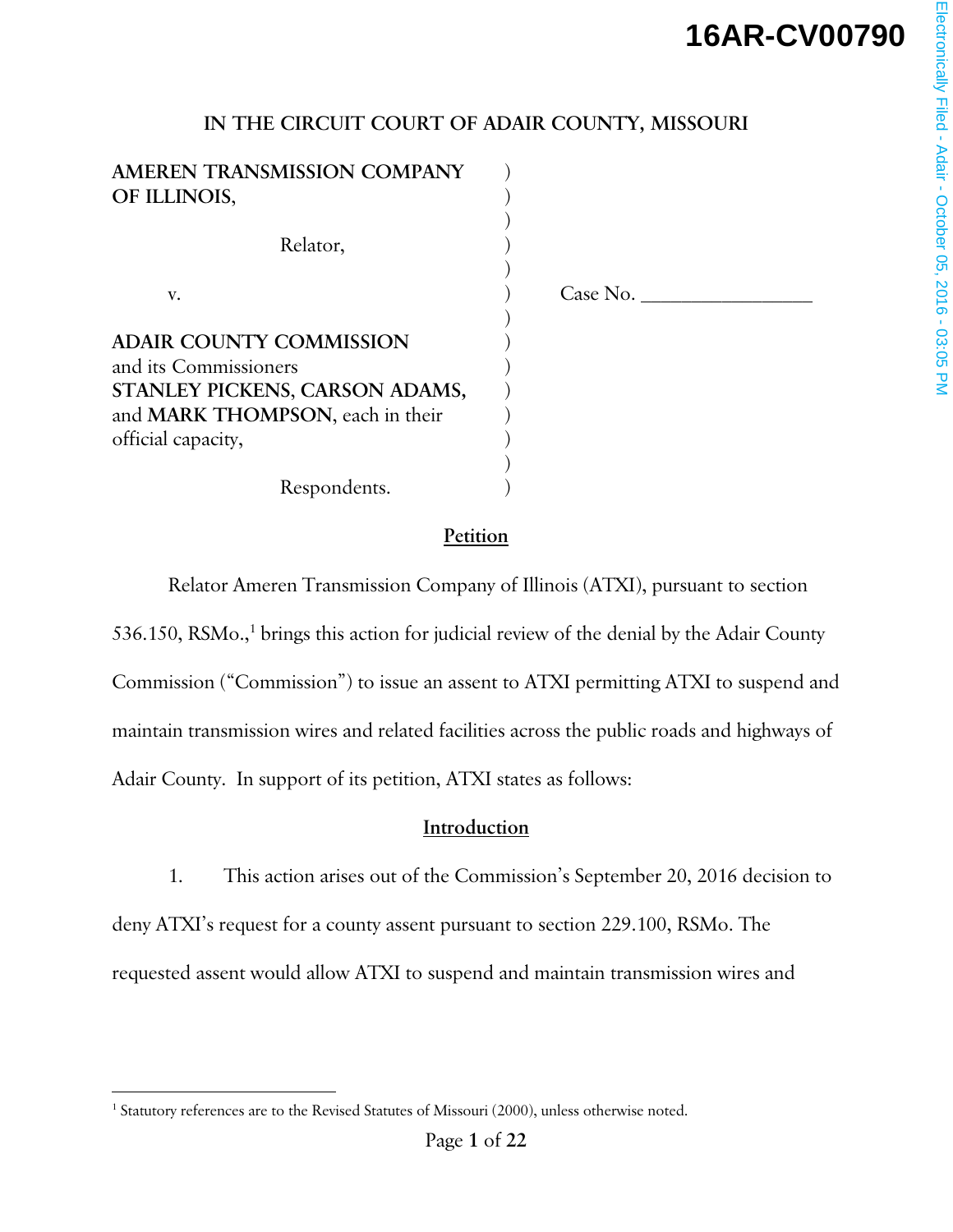related facilities across the public roads or highways of Adair County for the Mark Twain Transmission Line Project.

 2. The Mark Twain Transmission Line Project is a 345-kV electric transmission line approximately 95 miles in length and running generally from a switching station near Palmyra, Missouri, and extending through Marion, Shelby, Knox and Adair counties to a new substation located near Kirksville, Missouri (the Zachary Substation), and then proceeding north through Schuyler County, Missouri, to a connection point on the Iowa border. The project also involves a 2.2-mile 161-kV connector line from the Zachary Substation to Ameren Missouri's existing Adair Substation.

 3. On April 27, 2016, the Missouri Public Service Commission ("PSC") granted a Certificate of Convenience and Necessity to ATXI, recognizing that the Mark Twain Transmission Line Project is in the public interest and authorizing ATXI to construct an electric transmission line in northeast Missouri and, specifically, in Adair County, subject to all affected counties granting ATXI an assent under section 229.100, RSMo.

 4. The Commission's unanimous denial of ATXI's request for an assent was unlawful, arbitrary, capricious, unreasonable, and an abuse of discretion.

 5. This Court must remedy the Commission's wrongful denial of an assent to ATXI by mandating that the Commission grant ATXI an assent allowing ATXI to hang or suspend transmission wires and related facilities over Adair County roads and highways.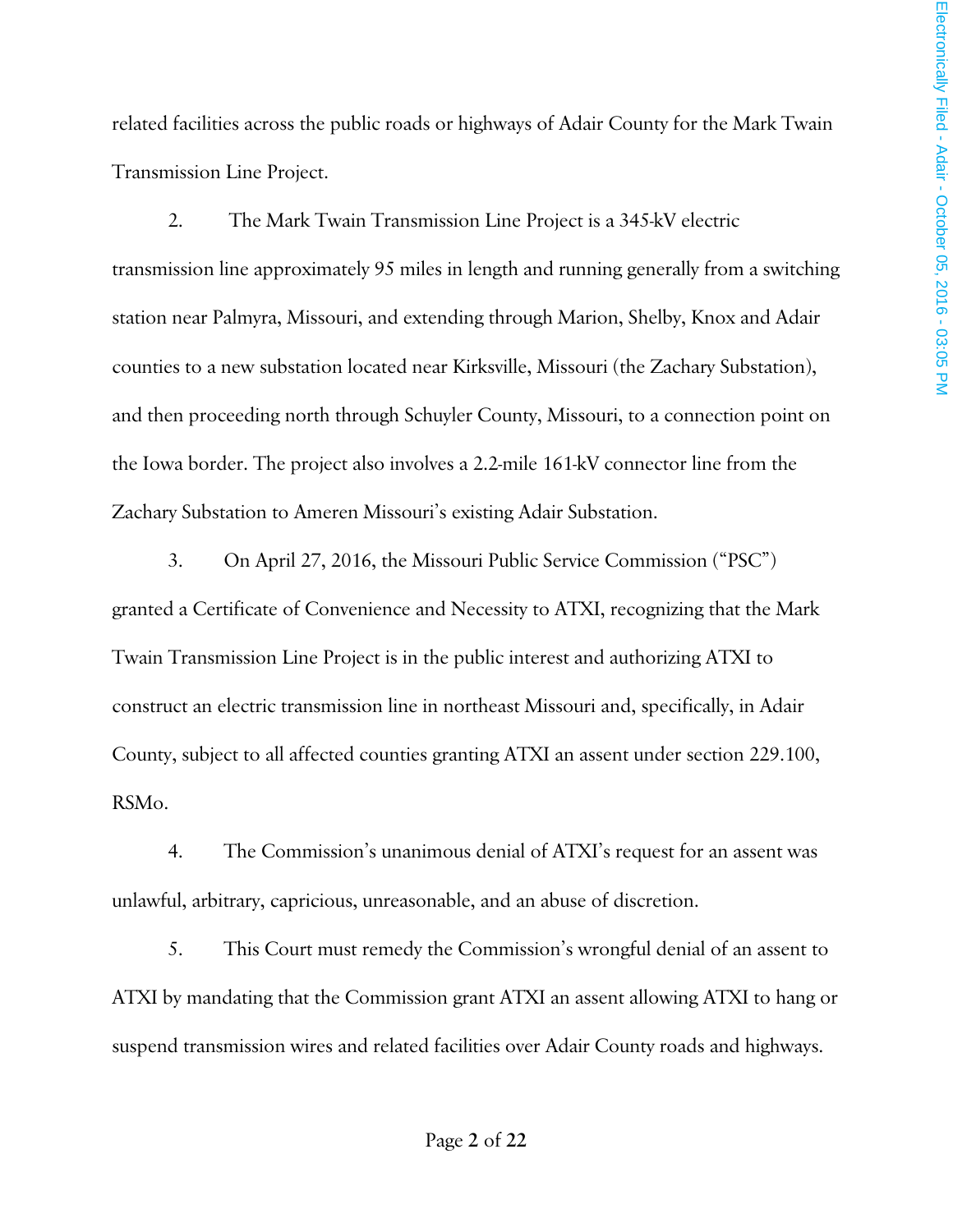#### **Parties**

6. Relator ATXI is a corporation organized under the laws of Illinois with its principal office at 1901 Chouteau Avenue, St. Louis, Missouri. ATXI is duly authorized to conduct business in Missouri. ATXI constructs and maintains interstate electric transmission lines under the jurisdiction of the Federal Energy Regulatory Commission ("FERC") and, in Missouri, the PSC.

7. Respondent Adair County Commission is a public governmental body organized under Chapter 49 of the Missouri Revised Statutes, with its principal place of business at 106 West Washington Street, Kirksville, Adair County, Missouri.

8. Respondent Stanley Pickens is and was at all relevant times the Presiding Commissioner of the Commission and is being sued in his official capacity. Commissioner Pickens may be served with process at 106 West Washington Street, Kirksville, Adair County, Missouri.

9. Respondent Carson Adams is and was at all relevant times a Commissioner on the Commission and is being sued in his official capacity. Commissioner Adams may be served with process at 106 West Washington Street, Kirksville, Adair County, Missouri.

10. Respondent Mark Thompson is and was at all relevant times a Commissioner on the Commission and is being sued in his official capacity. Commission Thompson may be served with process at 106 West Washington Street, Kirksville, Adair County, Missouri.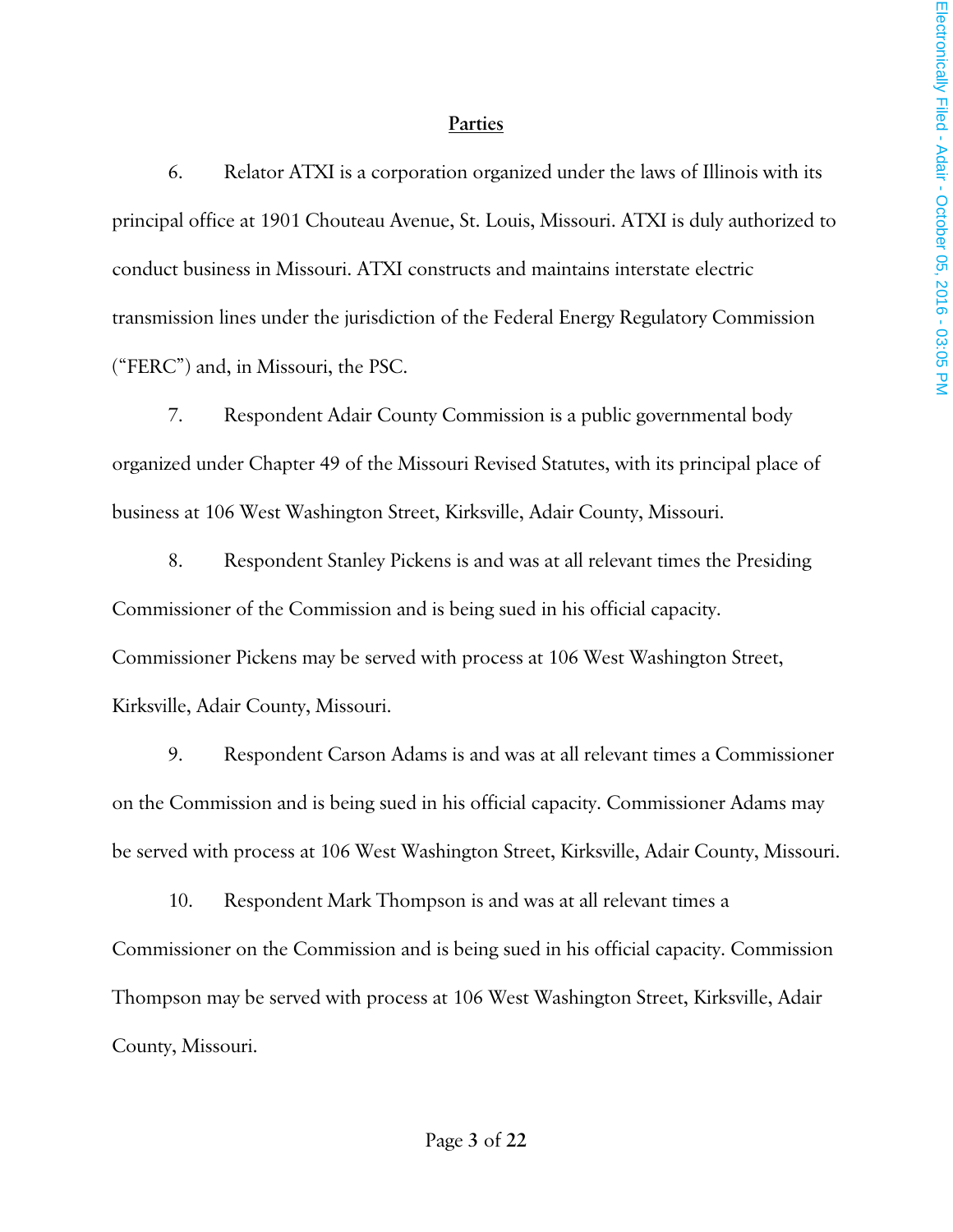#### **Jurisdiction and Venue**

11. This Court has jurisdiction over this action pursuant to sections 49.230 and 536.150, RSMo., and Art. V, § 18 of the Missouri Constitution.

12. Venue is proper in this Court because the Commission and the property at issue are located in Adair County.

#### **Statement of Facts**

*The Mark Twain Transmission Line Project*

13. The Mark Twain Transmission Line Project ("Mark Twain") consists of approximately 95 miles of new 345-kV electric transmission line, a 2.2-mile 161-kV connector line and a substation in northeast Missouri. The 345-kV transmission line is routed from the Maywood Switching Station near Palmyra, Missouri, through Marion, Shelby, Knox and Adair counties to the new Zachary Substation, located near Kirksville, Missouri. The line then continues north through Adair and Schuyler counties to the Iowa border. The 345-kV transmission line will primarily consist of single-shaft, self-supported steel poles, 90-130 feet in height, within a 150-foot permanent right-of-way corridor. The 2.2 mile 161-kV line will connect the Zachary Substation with the existing Adair Substation. Right-of-way along this section will generally be 100 feet in width.

14. Mark Twain is the result of a study conducted by the Midcontinent Independent System Operator, Inc. ("MISO"), an independent, not-for-profit, and FERCapproved Regional Transmission Organization responsible for regional transmission planning, reliability assurance and managing competitive electricity markets across all or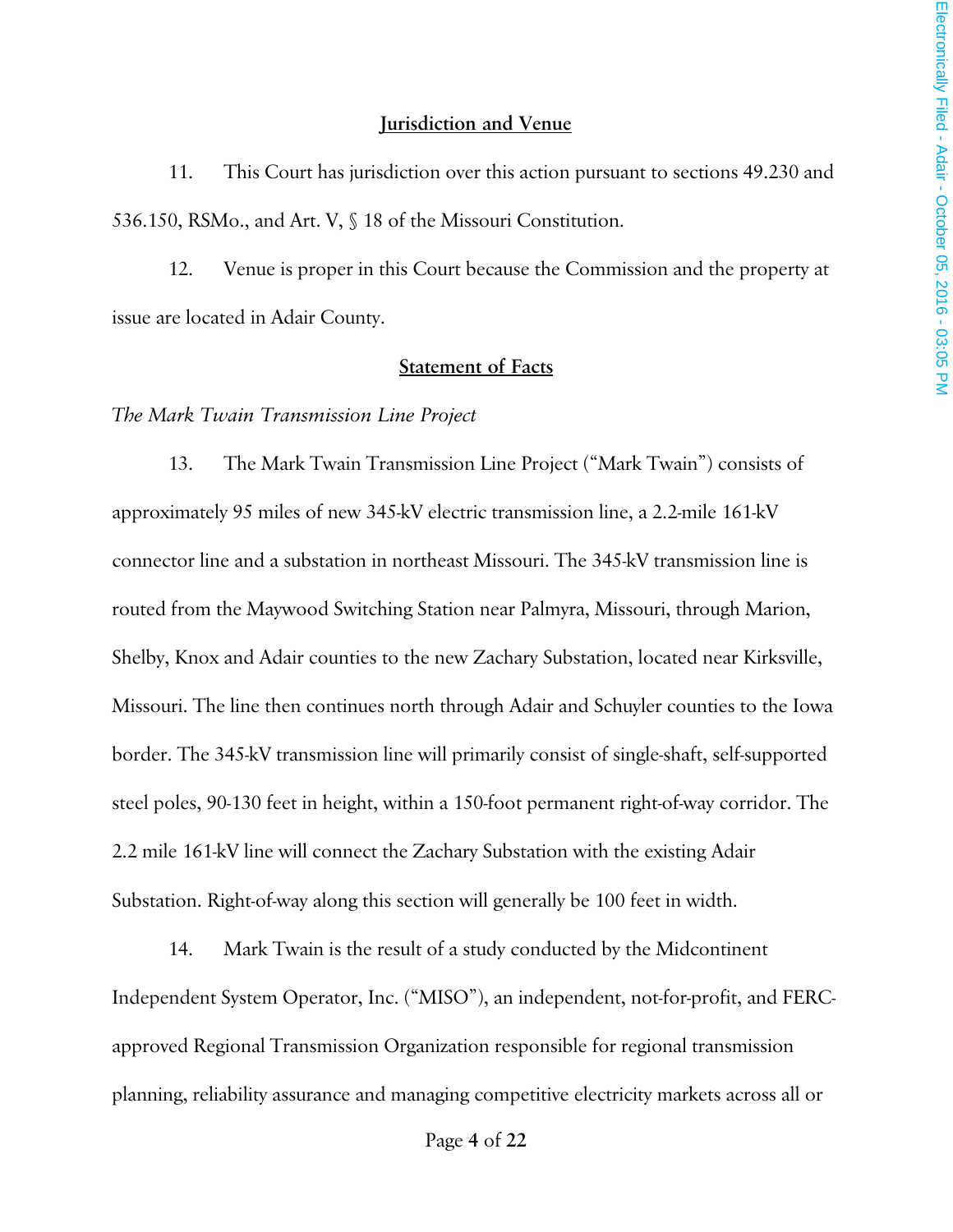parts of 15 states, including a significant portion of Missouri, including that part of Missouri where Mark Twain is to be constructed. Mark Twain is one of the transmission projects identified by MISO in 2011 as necessary to increase overall reliability and efficiency of the regional transmission grid, meet public policy demands for renewable energy, and provide economic benefits in excess of costs.

15. Route selection for the 95-mile long Project was a year-long process that involved the selection of various route alternatives, consideration of public input through open houses, questionnaires and on-line comments, and consideration of several factors (including, for example, avoidance of residential areas and minimization of impacts to natural resources and the environment, etc.). The final route was selected because it would minimize the overall social and environmental impacts of Mark Twain while providing a reasonable and economical route for design and construction.

#### *The PSC: Mark Twain is in the Public Interest of Missourians*

16. On May 29, 2015, ATXI applied to the PSC for a Certificate of Convenience and Necessity ("CCN") to build Mark Twain. Parties to that CCN proceeding included the Office of Public Counsel, charged with representing the public and the interests of utility customers in proceedings before the PSC, and Neighbors United Against Ameren's Power Line ("Neighbors United"), a citizens group organized to oppose Mark Twain.

17. The PSC held an evidentiary hearing on January 25-29, 2016, at which time all parties presented evidence on whether Mark Twain was "necessary or convenient for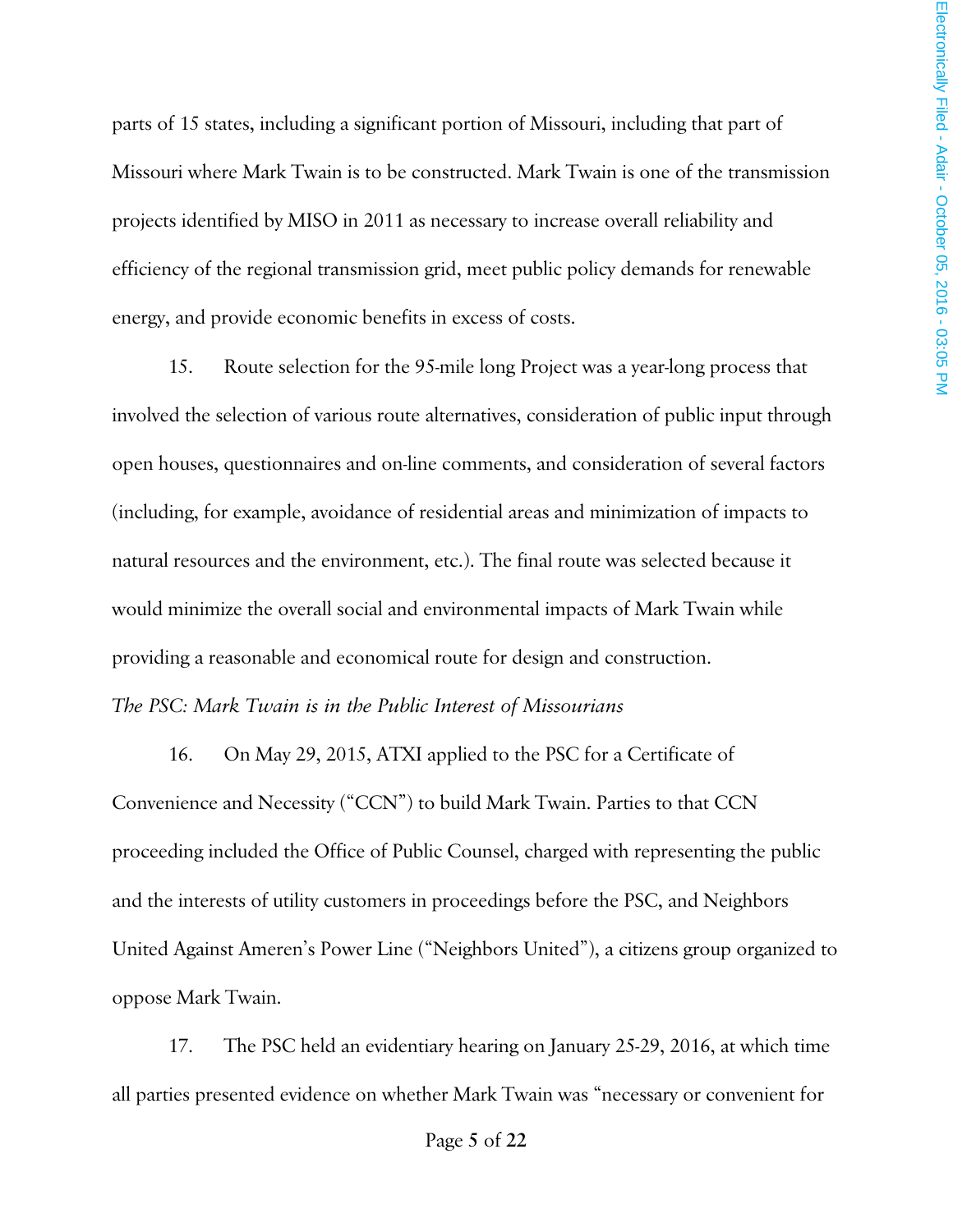the public service" within the meaning of that phrase in section 393.170, RSMo. At hearing, the PSC heard testimony from experts on the reliability concerns to be addressed by Mark Twain, the local and regional operational and economic benefits of the Project, route selection, its effect on agricultural operations, human health and the environment, and the construction and operation of Mark Twain.

18. Following the hearing, the PSC found that ATXI was a public utility and had demonstrated it was entitled to a CCN for Mark Twain, in part because the public interest would be served by its construction—notably, that Missouri ratepayers would benefit from Mark Twain. The PSC specifically determined that Mark Twain was in the public interest because it would promote grid reliability, relieve congestion, promote the use of renewable energy to meet statutory mandates (including use of potential resources in the Adair Wind Zone), meet local load-serving needs (including reliability needs in Adair County), and provide downward pressure on customer rates.

19. Based upon evidence presented at the hearing, the PSC also determined that Mark Twain did not generate electromagnetic field ("EMF") levels that would pose a threat to human health or the environment, that Mark Twain's route properly considered environmental concerns and areas where Amish and Mennonite communities were located, that the Project's impact on farming operations during both its construction and operation was minimal, and that any loss in fair market value of property due to a transmission line easement was something properly considered in the appraisal process in any necessary condemnation cases.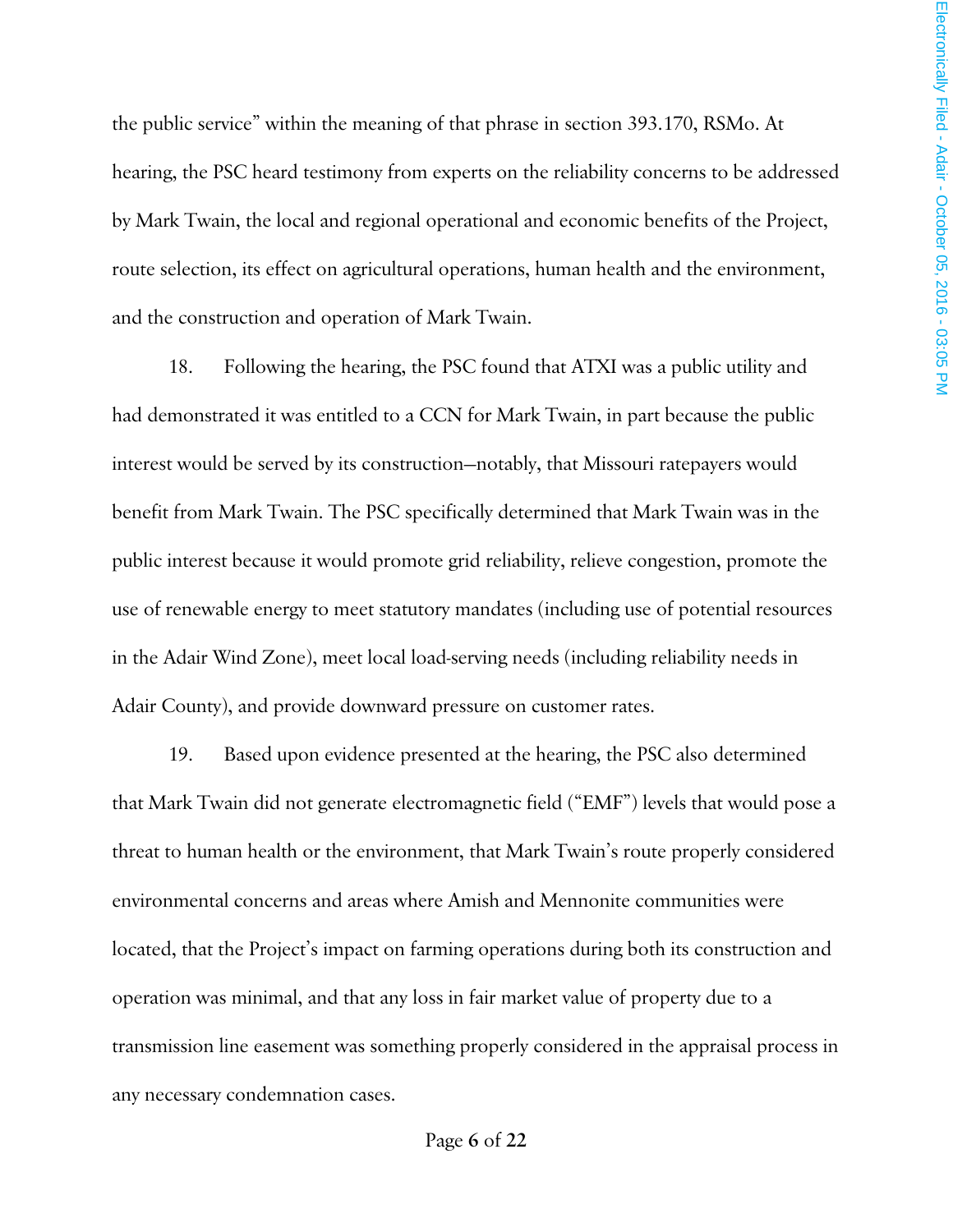20. In its April 27, 2016 Report & Order, the PSC granted ATXI a CCN for

Mark Twain contingent upon ATXI providing certified copies of county assents under

section 229.100, RSMo. for the Project in the five affected counties—Marion, Shelby,

Knox, Adair and Schuyler, along with certain other conditions.

21. Section 229.100, RSMo., the statutory provision that provides counties

authority to grant assents where a utility does not unreasonably interfere with the use of

county roads, highways and rights-of-way, states:

#### Improvements along public roads-location-control.

229.100. No person or persons, association, companies or corporations shall erect poles for the suspension of electric light, or power wires, or lay and maintain pipes, conductors, mains and conduits for any purpose whatever, through, on, under or across the public roads or highways of any county of this state, without first having obtained the assent of the county commission of such county therefor; and no poles shall be erected or such pipes, conductors, mains and conduits be laid or maintained, except under such reasonable rules and regulations as may be prescribed and promulgated by the county highway engineer, with the approval of the county commission.

(RSMo. 1939 § 8573).

*The Adair County Commission's Pre-Judgment of Mark Twain – The Commission's Approval "will probably happen as soon as hell freezes over."* 

22. Well before ATXI made its request for a CCN, ATXI representatives first

met with the Commission on June 18, 2014. ATXI representatives provided the

Commission with a description of the Project and its benefits and answered questions

posed by the Commissioners. On August 5, 2014, Commissioners attended an open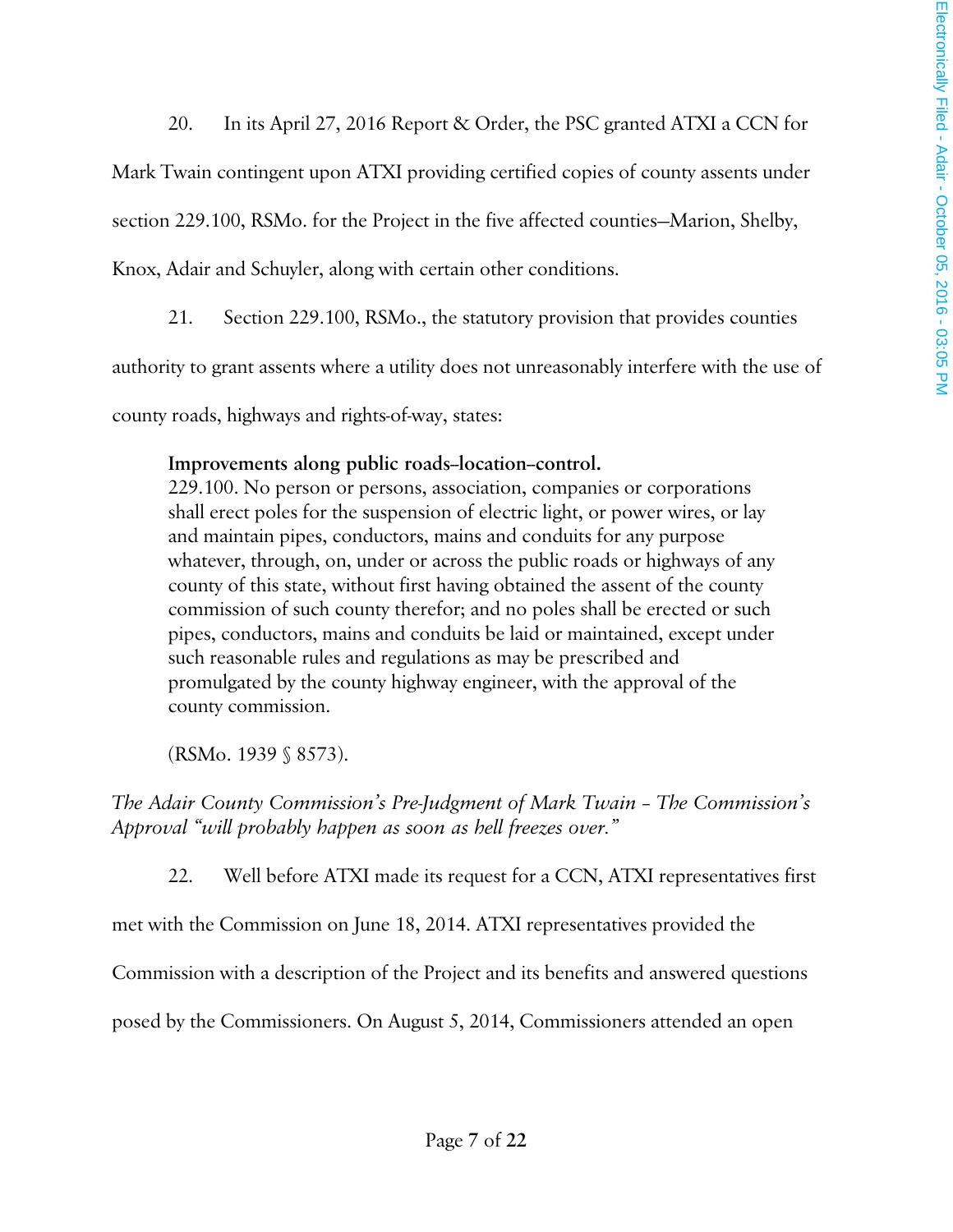house about Mark Twain hosted by ATXI, at which time ATXI also provided information regarding the Project and answered questions.

23. On August 26, 2014, Commissioner Thompson stated that the Commission would be meeting with public entities across Adair County to discuss Mark Twain. Commissioner Thompson thereafter attended various Neighbors United meetings wherein he provided updates regarding ATXI's contacts with the Commission.

24. At an October 15, 2014 Commission meeting, Commissioner Thompson moved for the adoption of Adair County Commission Resolution #17-2014, a resolution opposing Mark Twain that had been drafted by Neighbors United representatives and provided to Commissioner Thompson. Commissioner Pickens seconded the motion and the resolution was unanimously adopted. Despite resolution language stating that Adair County citizens would realize no benefit from the Project, that the Project posed hazards to human and animal health because of EMF, that real estate values would substantially decrease, and that economic livelihoods would be devastated, the Commission did not notify ATXI that it was considering the resolution nor did it request that ATXI attend the Commission meeting to address the concerns raised in the resolution. Moreover, upon information and belief, the Commission received no testimony from any expert with regard to factual allegations contained in the resolution. Commissioner Thompson was quoted in local media as opposing any route through Adair County: "We oppose any part of it crossing through Adair County." Further, Commissioner Thompson stated that the Commission was concerned with ATXI's potential exercise of eminent domain authority.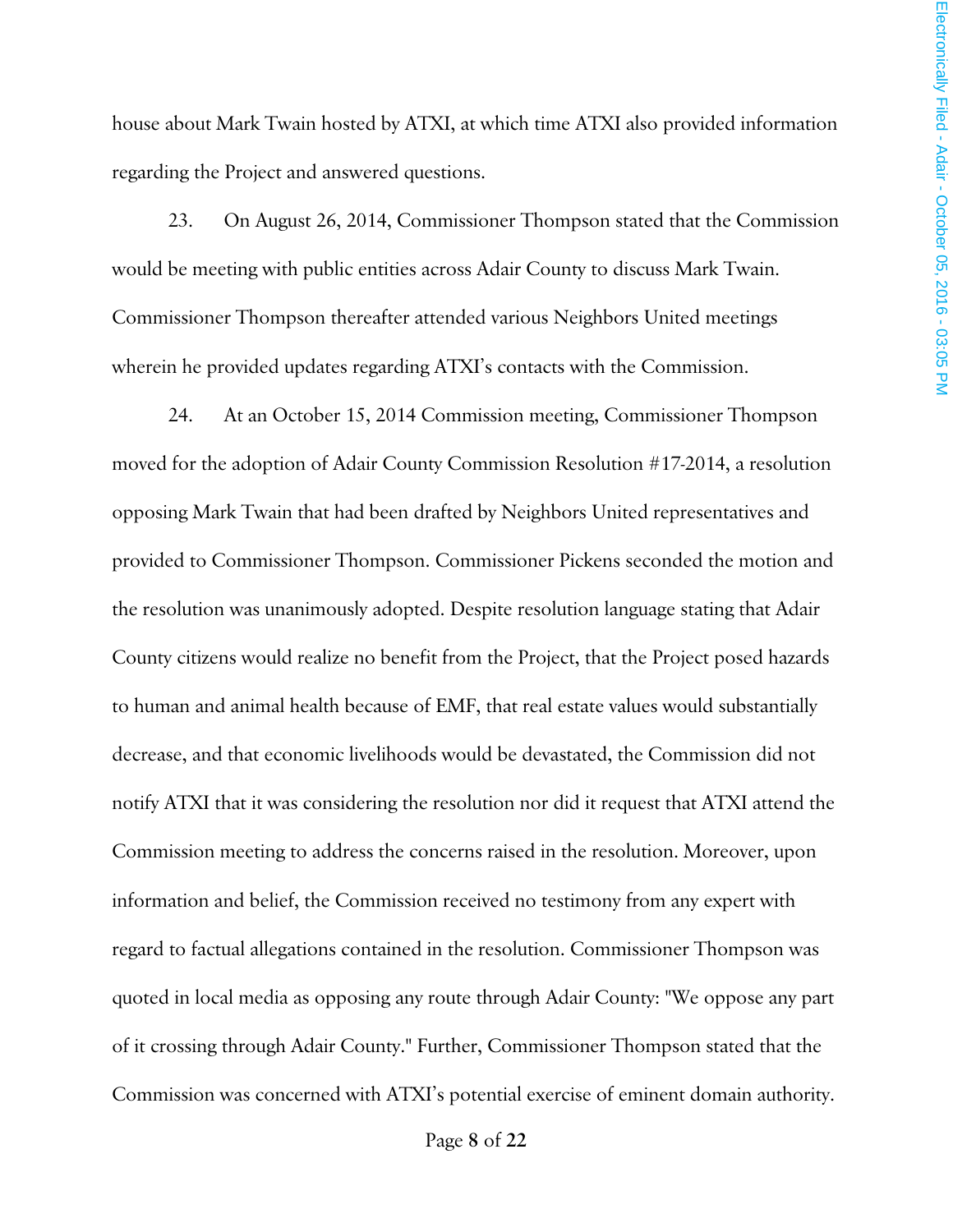25. At the time the Commission adopted its resolution against Mark Twain, Commissioner Thompson contacted commissions of other counties through which Mark Twain would run in order to encourage their adoption of a similar resolution.

26. According to one member of Neighbors United, Commissioner Thompson stated many times that the Commission was against Mark Twain and that the Schuyler and Knox county commissions were also on board to stop Mark Twain from being constructed, with Commissioner Thompson also noting that if the Commission did not approve of the line, it would not go through.

27. In addition to numerous personal contacts with its members, the Commission received updates from Neighbors United members regarding Mark Twain. On November 3, 2014, for example, the Commission met with a member of Neighbors United to receive an update on Mark Twain and the efforts of Neighbors United.

28. Even when Mark Twain was not the formal subject of a Commission meeting, the Commission raised its opposition to the Project. In a December 2, 2014 meeting, the Commission met with Carolyn Chrisman, director of Kirksville Regional Economic Development, regarding its efforts related to Kraft Foods and other companies. During that conversation Commissioner Thompson stated that the Commission discouraged Ms. Chrisman from encouraging the development of Mark Twain.

29. About two weeks after ATXI filed its application for a CCN with the PSC, Commissioner Thompson held a public hearing regarding Mark Twain on June 16, 2015.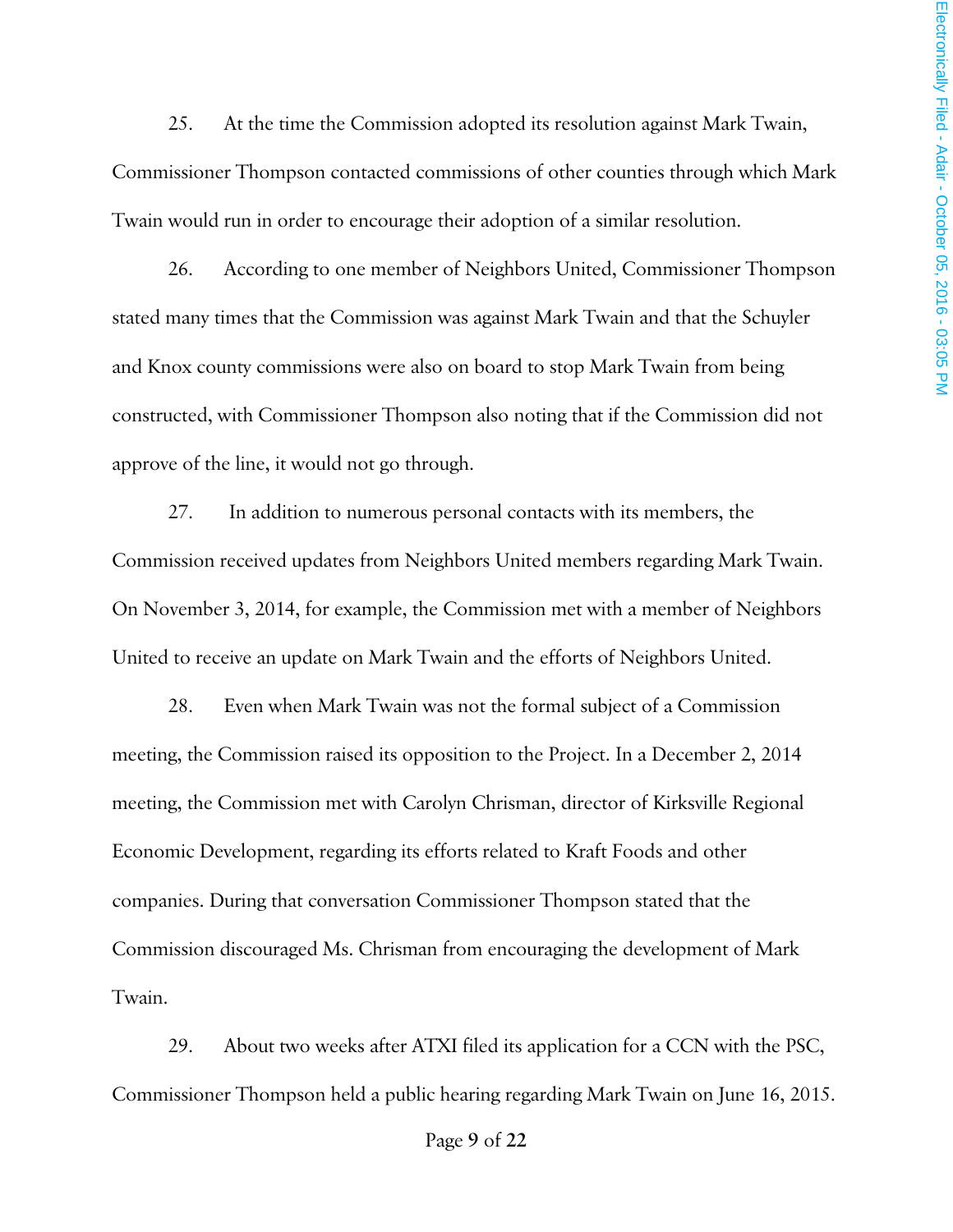The Commission did not invite ATXI to provide information about the Project. Commissioner Thompson began the hearing with the reading of Resolution #17-2014 (see Paragraph 24) and then opened the floor for public comment, followed by a vote of those in attendance to gauge opposition to the Project. In concluding the meeting, Commissioner Thompson told the audience that the Commission would send a letter to the PSC, stating the Commission's opposition to Mark Twain and enclosing a copy of Resolution #17-2014. The Commission met later that same day, and Commissioner Thompson moved that the Commission continue to oppose the Project and that the Commission send a letter of opposition to the PSC; the Commission passed the motion and sent the letter and resolution to the PSC.

30. In September 2015, Neighbors United provided the county commissions in all five counties to be impacted by Mark Twain an updated resolution that also reflected opposition to the transmission line. The Commission met on September 22, 2015, to discuss the updated resolution, Resolution #17-2014-A. Although the updated resolution recited the alleged threat that Mark Twain posed to Missouri farming operations, alleged that Mark Twain would not economically benefit Missouri but instead increase rates and that there were "proven" negative health risks posed by the Project, the Commission did not invite ATXI to discuss these concerns, nor, upon information and belief, did it hear testimony from any experts on these issues. The Commission passed the resolution and noted that someone from Neighbors United could pick it up later that week.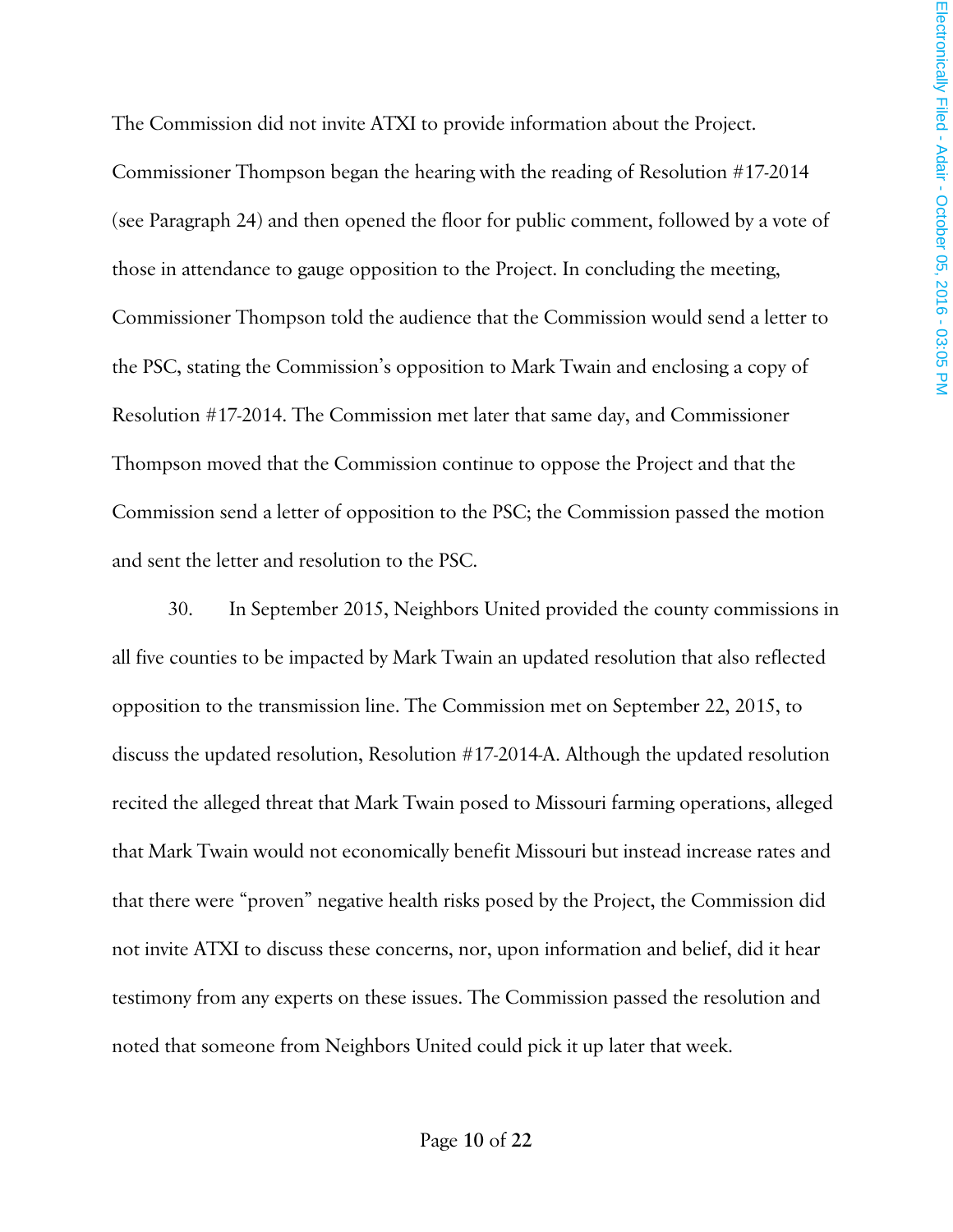31. At a November 10, 2015 Commission meeting, Commissioner Thompson moved that the Commission adopt Resolution #17-2014-B, a resolution with identical wording as Resolution #17-2014-A, which had been passed six weeks earlier. The Commission minutes record that the resolution was passed, but do not record any discussion on the resolution.

32. The Commission did not simply pass resolutions opposing Mark Twain. Commissioner Thompson attended the local public hearing held by the PSC in the CCN case on October 27, 2015, and spoke in opposition to Mark Twain, urging the PSC to deny ATXI's request. All three Adair County commissioners traveled to Jefferson City on January 25, 2016, the first day of evidentiary hearing before the PSC on ATXI's application for a CCN, and counsel for Neighbors United introduced the three commissioners to the PSC as opponents of Mark Twain.

33. Following the grant of a CCN to ATXI for Mark Twain on April 27, 2016, the Commission continued to express its opposition to Mark Twain and, more particularly, to the grant of an assent for the Project. Commissioner Thompson, reflecting on the possibility of the Commission granting an assent to ATXI, told the local newspaper, "[t]hat will probably happen as soon as hell freezes over."

34. Commissioner Thompson's statement to the press was not in isolation. When a landowner spoke at a meeting of the Commission on July 5, 2016, to discuss Mark Twain and the fact that he was considering granting ATXI permission to access his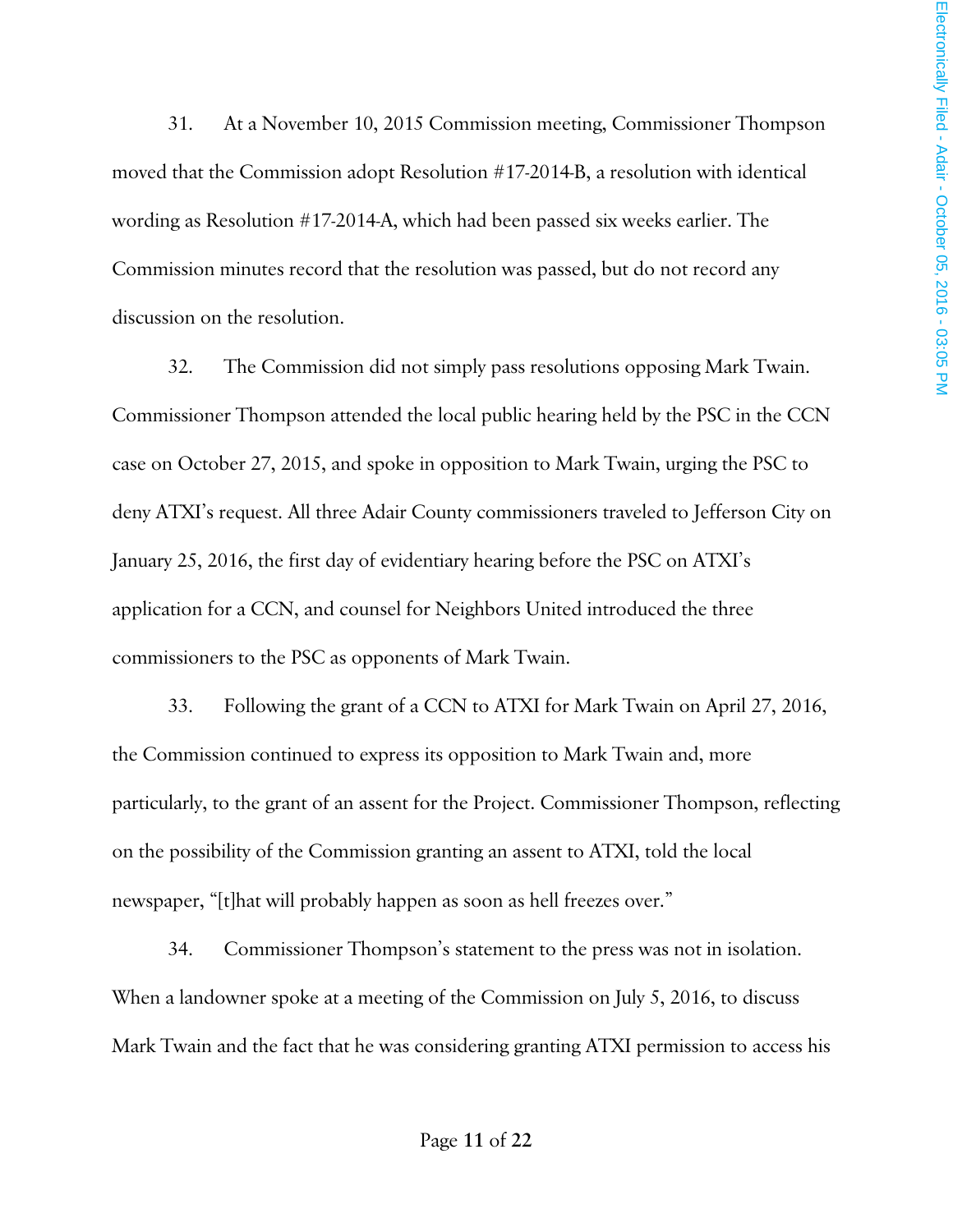land for pre-construction activities, the landowner was informed by the Commission that it was not in favor of permitting ATXI to build within Adair County.

*A Foregone Conclusion: The Commission's Denial of an Assent for Mark Twain* 

35. On or about August 9, 2016, and in order to inform the Commission regarding the specifics of the Project and the benefits that would accrue to Adair County residents and Missouri residents, ATXI provided to each commissioner the PSC's April 27, 2016 Report & Order (which concluded that the evidence did not support the concerns raised by Neighbors United), a copy of section 229.100, RSMo. (the assent statute), a report depicting all county roads to be crossed by Mark Twain, a copy of the line design engineer's testimony from the CCN case regarding the specific design of the transmission line, a copy of ATXI's standards and procedures for construction, repair and maintenance of the Mark Twain right-of-way, and a proposed draft ordinance granting the assent.

36. After ATXI provided these materials to the commissioners, ATXI representatives followed up with the Commission to see if additional information was needed so that the commissioners would be fully informed. ATXI also requested individual meetings with the commissioners, which the commissioners declined. Commissioner Adams spoke with ATXI representative Jim Jontry by telephone on August 17, 2016. In that telephone call, Commissioner Adams told Mr. Jontry that the Commission was not concerned about the Project's impact on county roads, and that this had never been a concern of the Commission.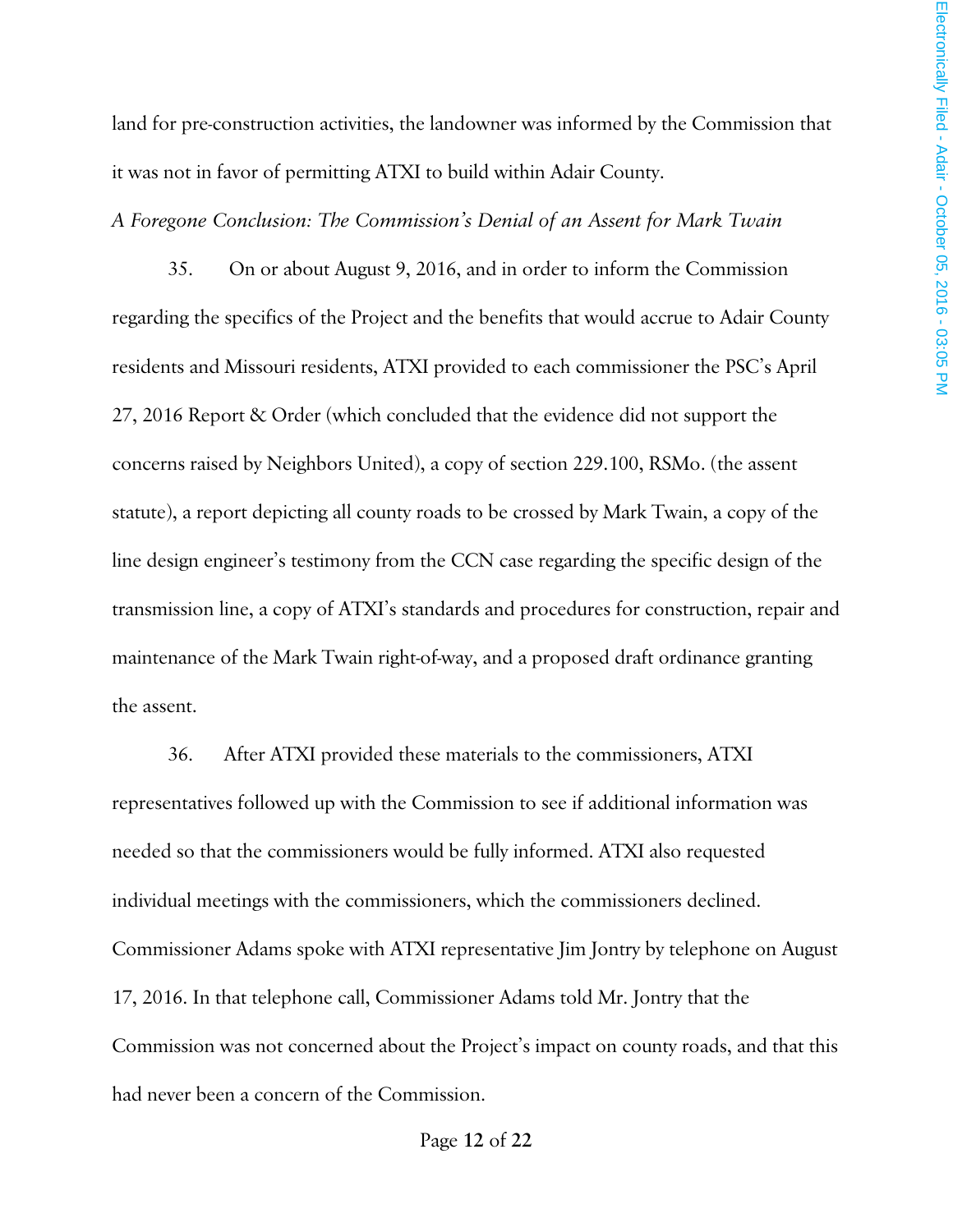37. On September 1, 2016, the commissioners met with commissioners of other affected counties in Shelbyville, Missouri, and again stated that they had not changed their minds and that they were all against Mark Twain.

38. On September 20, 2016, ATXI appeared before the Commission to formally request that it be given an assent to install and maintain wires and related facilities required by Mark Twain across Adair County roads and highways. ATXI's assent request only sought the County's assent to hang or suspend and maintain transmission wires and related facilities above the county roadways and highways and sought no permission to place any poles or other structures within county rights-of-way since all such poles and structures will be located on private land under easements to be obtained for the Project. Moreover, ATXI provided information demonstrating that the design of the Project complied with National Electrical Safety Code and Missouri Department of Transportation crossing requirements and that the public's use of the roadways would not be obstructed or diminished by the suspension of transmission wires and related facilities above county roads and highways.

39. Upon information and belief, at the time of ATXI's request, the Commission had previously granted assents to other utilities, including electric utilities, to hang or suspend and maintain transmission and distribution wires across county roadways and highways—even in instances where poles or similar structures were located in the county right-of-way—as long as those lines and related facilities did not obstruct the public's use of these rights-of way. Upon information and belief, the Commission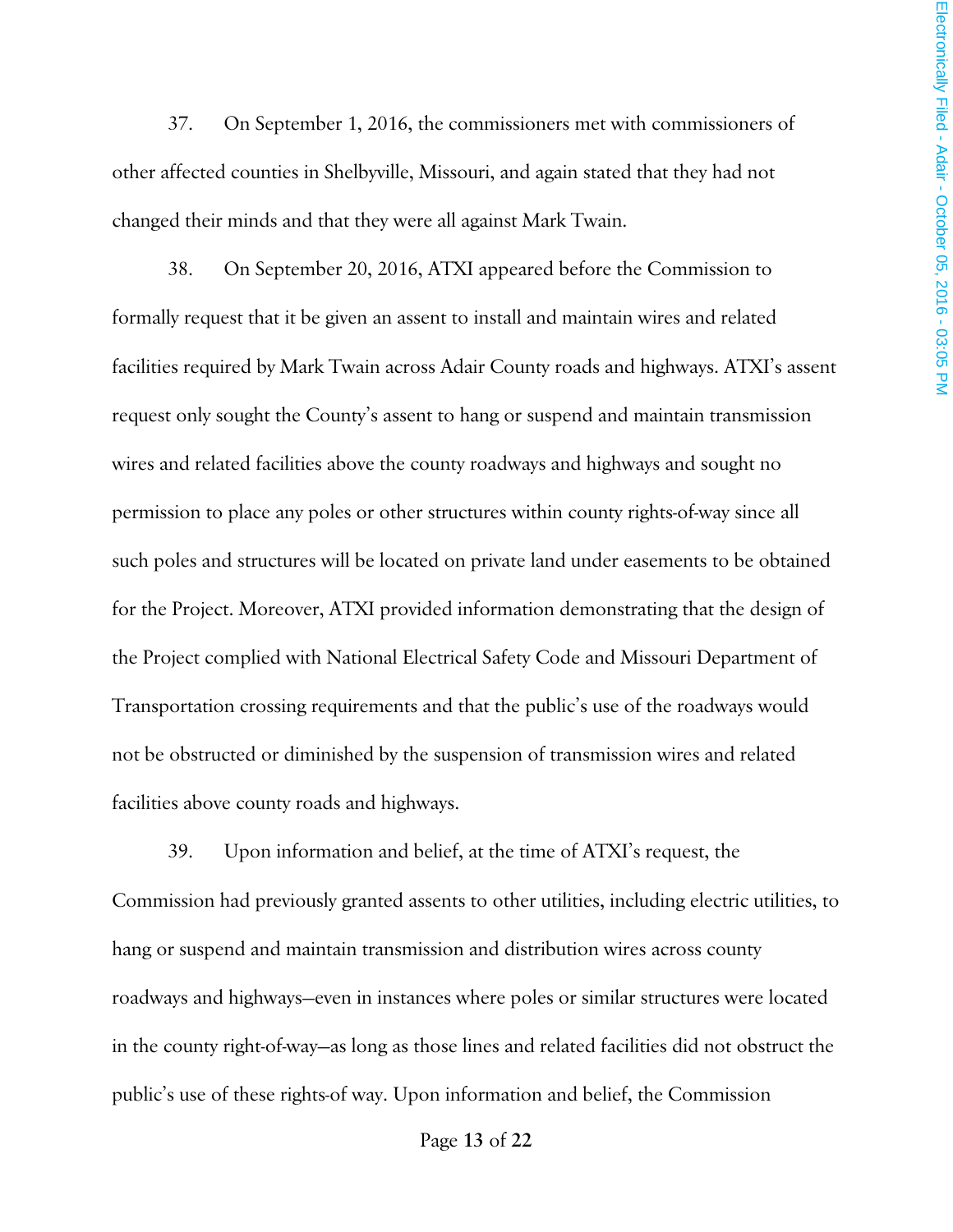concerns about the effect of the transmission line on health and the human environment, the potential use of eminent domain, or the effect on agricultural practices was not considered by the Commission when it made its determinations.

40. The Commission unanimously denied ATXI's request for an assent, despite the fact that the Commission voiced no concern about the Project's impact on Adair County roads. Following the denial, Commissioner Adams stated that "[t]he only way I can see right now for us to agree with it is if the court system said we have to." Commissioner Pickens, noting that the decision to deny ATXI's request was not a difficult one for him and fellow commissioners, stated, "All five counties got together early, and we all voted to stick as one." Commissioner Thompson also remarked on the Commission's long-standing opposition to the Project: "We were the first ones to write a resolution in opposition to it, and we are standing firm."

## **Count I – For Administrative Review under section 536.150, RSMo.: The Commission's denial of the assent is unconstitutional, unlawful, invalid, unreasonable, arbitrary, capricious, and constitutes an abuse of discretion.**

41. Paragraphs 1-40 are incorporated herein by reference as if fully set forth.

42. The Commission's denial of ATXI's request for an assent is unconstitutional, unlawful, invalid, unreasonable, arbitrary, capricious, and constitutes an abuse of discretion in that:

a. Section 229.100, RSMo. allows counties to act as the primary administrative authority over county roads and highways so as to prevent obstruction of or impediments to the use of those roads and highways; consequently, the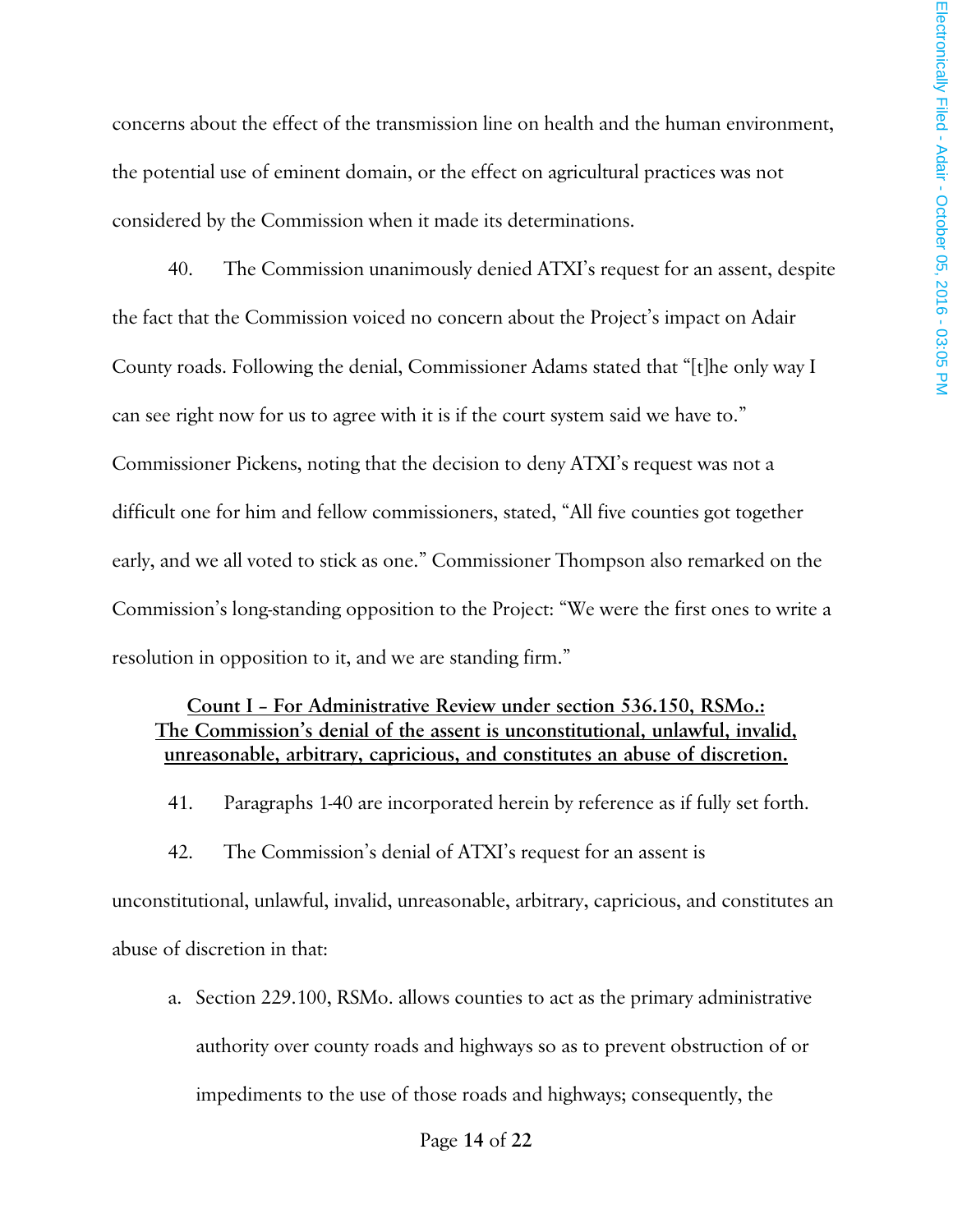Commission's denial of an assent to ATXI was arbitrary, capricious and involved an abuse of discretion in that the Commission categorically refused to consider the interests to be protected by section 229.100 by disregarding the fact that Mark Twain would not interfere with or obstruct the public's use and enjoyment of Adair County roads and highways.

- b. Prior to their decision to deny ATXI an assent for Mark Twain, the Commission, upon information and belief, had granted assents to other electric utilities, allowing these utilities to suspend or hang transmission wires over county roads, highways and rights-of-way without exception where those wires did not interfere with or obstruct the public's use and enjoyment of the roads, highways or rights-of way; as a result, the Commission's denial of ATXI's assent application violates Article I, Section 2 of the Missouri Constitution and the Fourteenth Amendment to the United States Constitution in that the Commission treated ATXI differently than all other similarly situated applicants without any rational basis to do so.
- c. The Commission's denial of ATXI's assent application is arbitrary and capricious because the Commission refused to apply the assent statute to ATXI as it had been applied to all other similarly-situated applicants.
- d. The Commission's denial of ATXI's assent application is unreasonable, unlawful and an abuse of discretion such that it shocks the sense of justice and indicates a lack of careful, deliberate consideration in that the Commissioners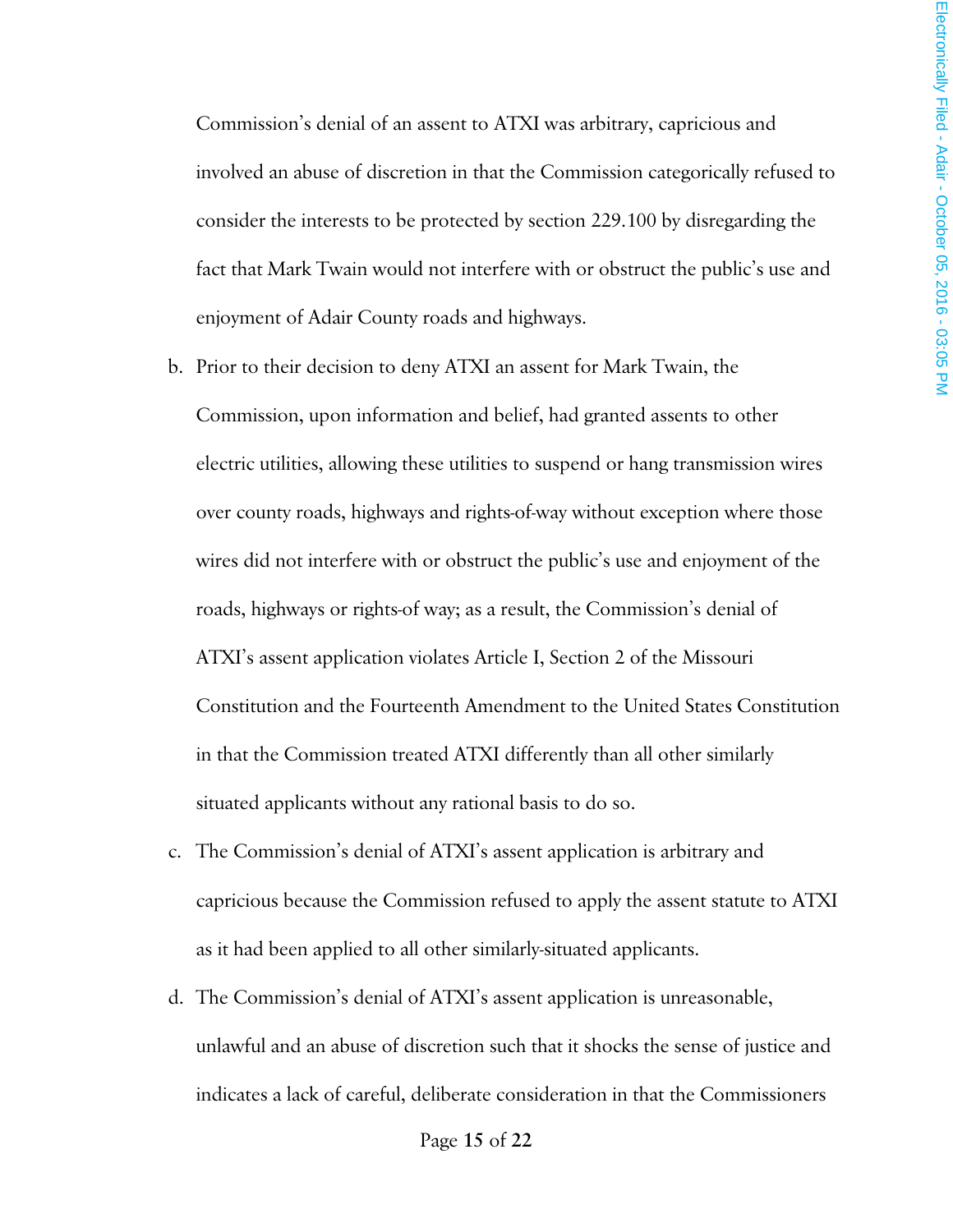actively opposed Mark Twain years before ATXI's assent application was formally requested as evidenced by, among other things, the Commission's early adoption of resolutions against the Project which had been prepared by a group opposed to the Project, without affording ATXI any opportunity to present evidence or testimony to refute factual allegations asserted by its opponents, the Commission's encouragement of third parties to oppose the Project, the Commission's active opposition to the PSC's granting of a CCN, and Commissioners' statements that the Commission's granting an assent to ATXI would "happen as soon as hell freezes over" and "[t]he only way I can see right now for us to agree with it is if the court system said we have to."

43. As a direct and proximate result of Respondents' abuse of discretion and the Commission's arbitrary, capricious, unconstitutional, unreasonable and unlawful denial of ATXI's assent application, ATXI has suffered and will continue to suffer immediate and irreparable injury, loss or damage in the absence of relief for which there is no adequate remedy at law.

44. Section 49.230, RSMo. authorizes appeals from the decisions, findings and orders of county commissions under the provisions of Chapter 536. Under section 536.150, the Court is authorized to conduct judicial review of the Commission's denial of ATXI's assent application because the Commission is a body existing by statute, its decision is not subject to administrative review and there is no other provision for judicial inquiry into or review of its decision.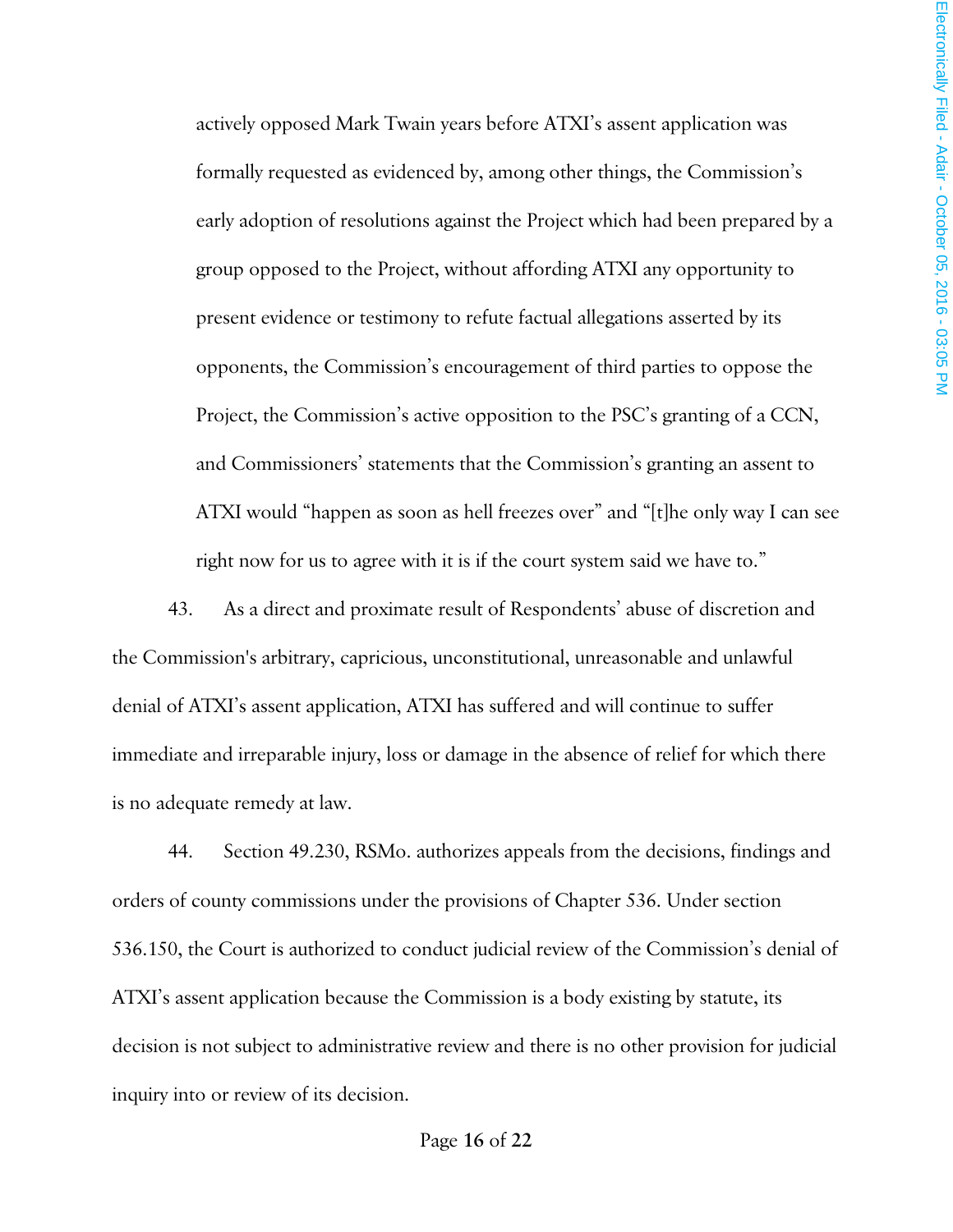45. This Court is authorized in such an action to determine the facts relevant to the questions presented and to determine if the Commission's refusal to grant the requested assent was unconstitutional, unlawful, unreasonable, arbitrary, capricious or involved an abuse of discretion and to order the body to take such action as it may be proper to require.

WHEREFORE, ATXI respectfully requests that this Court find the denial of ATXI's assent application to be unconstitutional, unlawful, arbitrary, capricious, unreasonable and that it constitutes an abuse of discretion and order the Commission to reverse its decision to deny ATXI's assent application; order, adjudge and decree Respondents to immediately grant ATXI an assent for Mark Twain thereby allowing ATXI to hang or suspend and maintain transmission wires and related facilities over Adair County roads and highways; grant ATXI its costs; and order such other relief as this Court may deem just and proper.

## **Count II – For Administrative Review under section 536.150, RSMo.: The County Commission's denial of the assent exceeds its jurisdictional authority.**

46. Paragraphs 1-45 are incorporated herein by reference as if fully set forth.

47. Outside of the management of the fiscal affairs of the county, county commissions possess no powers except those conferred by statute.

48. The Missouri General Assembly manifested its legislative intent that the PSC act as the primary regulatory authority over public utilities in the state, and county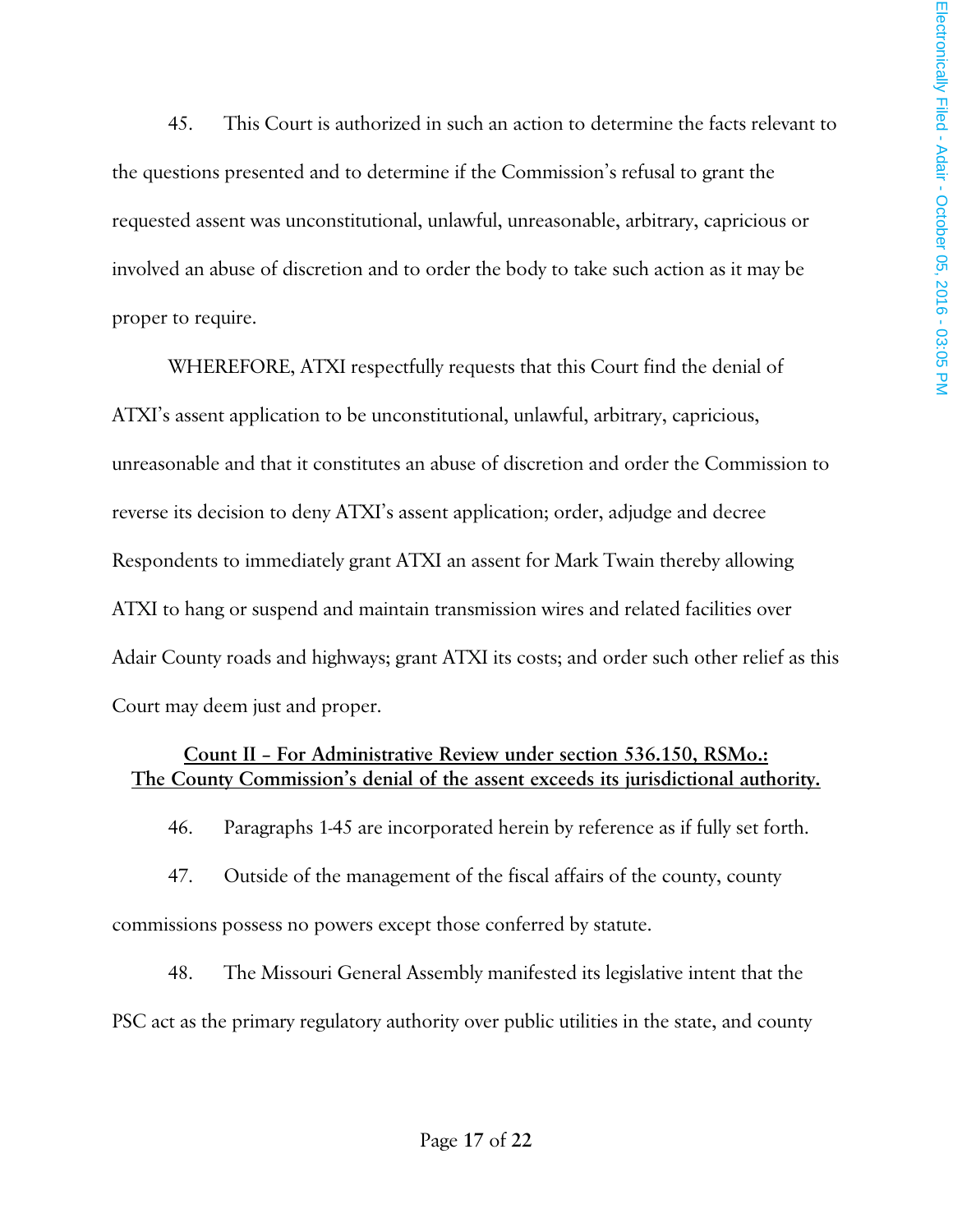commissions lack the jurisdictional authority to usurp the PSC's legislatively-delegated authority over those public utilities.

49. Section 229.100, RSMo. authorizes a county commission to exercise jurisdiction over county roadways, highways, and county rights-of-way to the extent that a utility line or pole obstructs the public's use of those roadways, highways, or county rights-of-way.

50. Eminent domain powers are delegated to electric utilities by the State pursuant to section 523.010, RSMo, and county commissions possess no authority to deprive an electric utility from exercising those eminent domain powers.

51. The Commission's denial of ATXI's request for an assent exceeds its jurisdictional authority in that:

- a. The Commission's denial in this case, to the extent that it is based upon the Commission's concern that the Project would "ruin farms, or hurt them, or hurt the people of Adair County" or otherwise not benefit the citizens of Adair County, disregards the PSC finding that the Project was needed and beneficial to Missouri citizens and, as a result, conflicts with and unlawfully usurps the jurisdiction of the PSC and its regulation and control of those matters;
- b. The Commission's denial in this case, to the extent that it is based upon concerns related to human health and the environment and to farming practices, conflicts with and unlawfully invades the jurisdiction of the PSC and its regulation and control of those matters;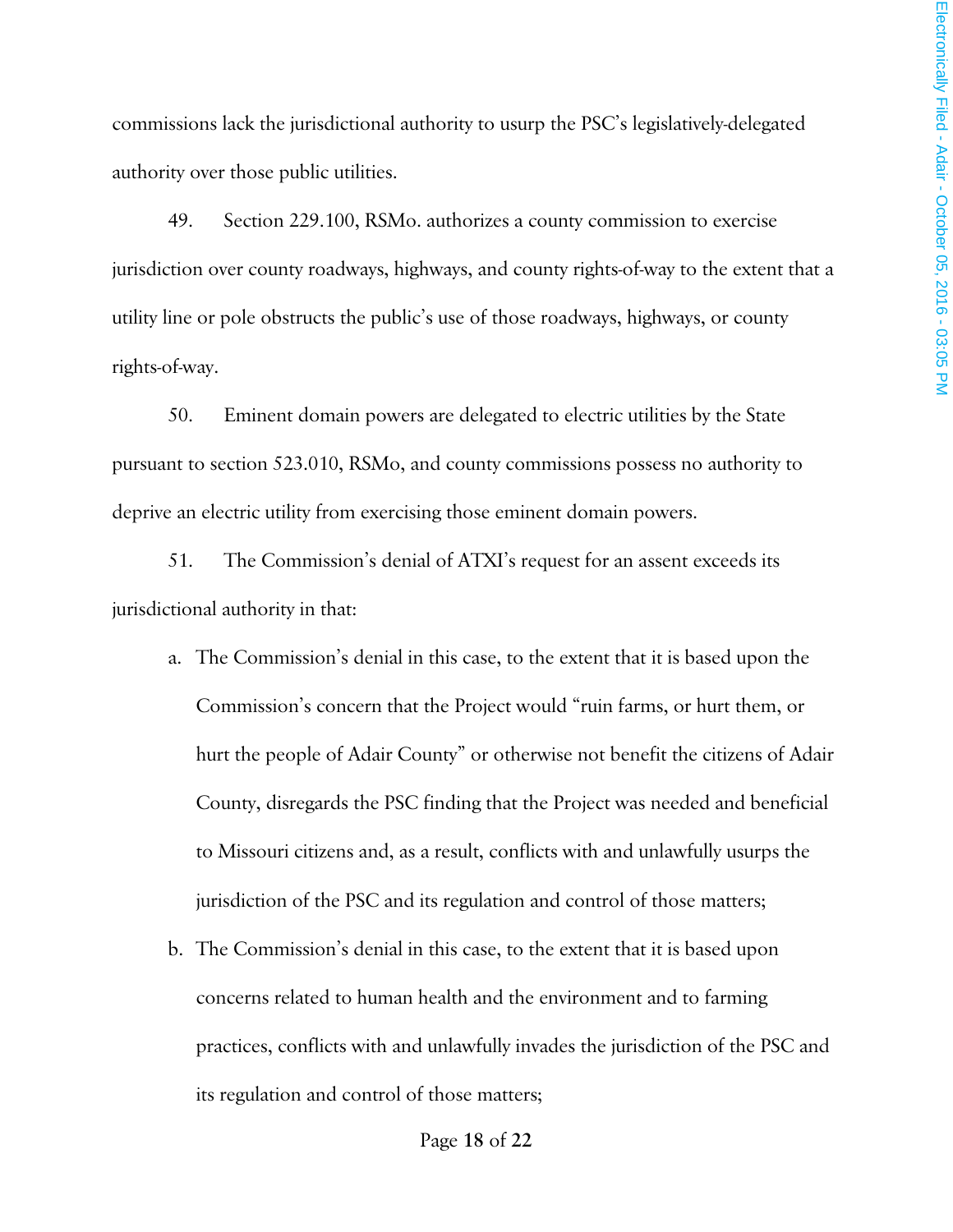- c. The Commission's denial in this case, to the extent that it is based upon its opposition to ATXI's ability to exercise eminent domain powers, exceeds its jurisdiction in that the Commission does not have the jurisdiction to prohibit ATXI from exercising eminent domain powers delegated by the State; and
- d. The Commission's denial in this case exceeds its jurisdiction in that ATXI is not obstructing public use of any county road, highway or right-of-way.

52. Section 49.230, RSMo. authorizes appeals from the decisions, findings and orders of county commissions under the provisions of Chapter 536. Under section 536.150, the Court is authorized to conduct judicial review of the Commission's denial of ATXI's assent application because the Commission is a body existing by statute, its decision is not subject to administrative review and there is no other provision for judicial inquiry into or review of its decision.

53. This Court is authorized in such an action to determine the facts relevant to the questions presented and to determine if the Commission's refusal to grant the requested assent exceeded its jurisdiction, and to order the body to take such action as it may be proper to require.

WHEREFORE, ATXI respectfully requests that this Court find that the denial of ATXI's assent application exceeded the Commission's jurisdiction and order the Commission to reverse its decision to deny ATXI's assent application; order, adjudge and decree Respondents to immediately grant ATXI an assent for Mark Twain thereby allowing ATXI to hang or suspend and maintain transmission wires and related facilities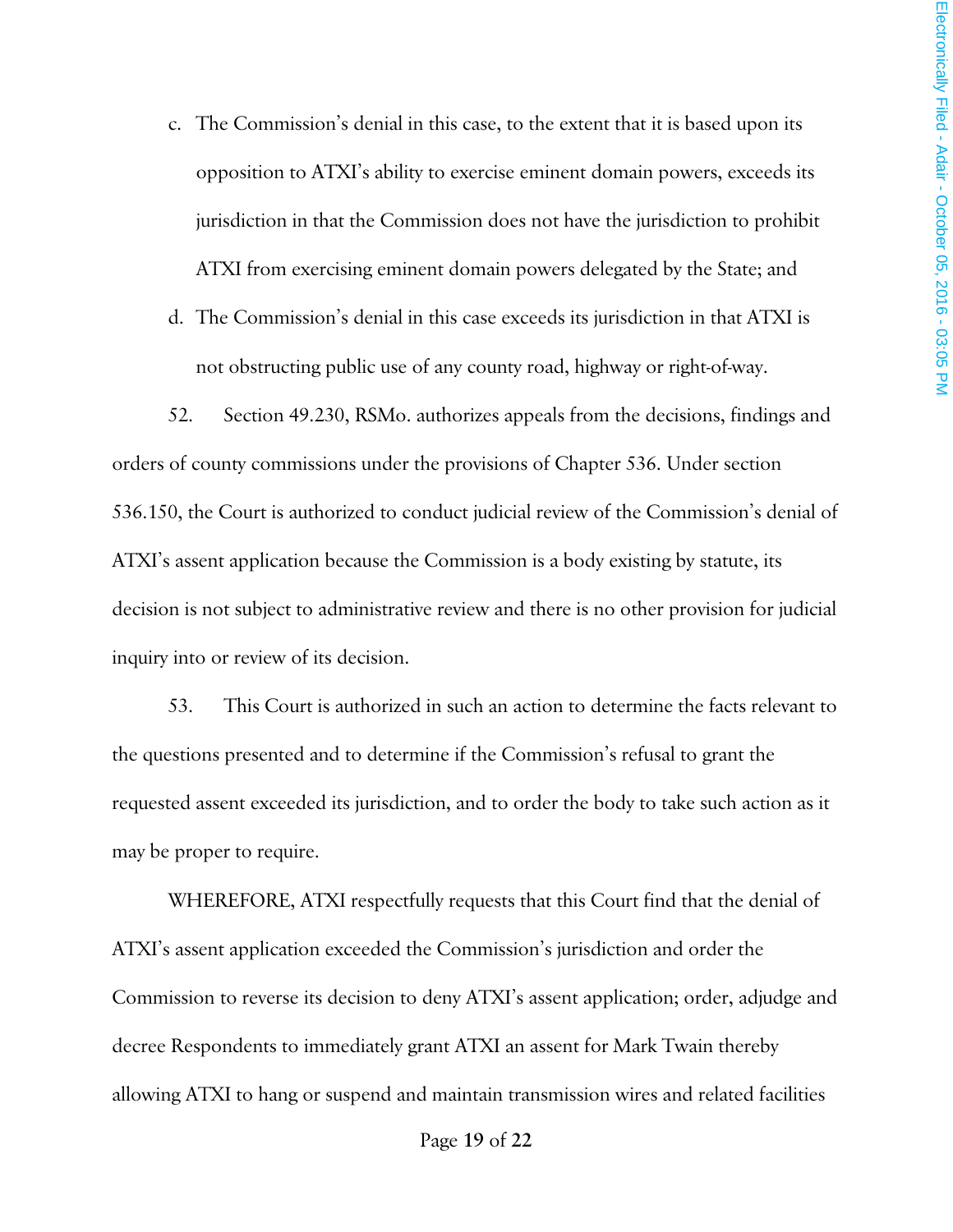over Adair County roads and highways; grant ATXI its costs; and order such other relief as this Court may deem just and proper.

## **Count III – 42 U.S.C. § 1983: The Commission's violation of ATXI's Equal Protection Rights**

54. Paragraphs 1-53 are incorporated herein by reference as if fully set forth.

55. In addition to the above allegations, ATXI brings this Count III pursuant to 42 U.S.C. § 1983 to enforce Constitutional rights guaranteed under the Fourteenth Amendment to the United States Constitution.

56. Section 229.100, RSMo. authorizes Respondents to grant ATXI's assent application.

57. Respondents have arbitrarily, capriciously, unlawfully and unconstitutionally applied the assent statute to deny ATXI's assent application.

58. The assent statute, as applied to ATXI by Respondents, treats ATXI differently from other similarly-situated utilities that are allowed to hang or suspend transmission wires across county roads, highways and rights-of-way in Adair County in violation of the equal protection clause of the Fourteenth Amendment to the United States Constitution.

59. There is no rational basis for the Respondents' disparate application of the assent statute.

60. Respondent Commissioners intended to deprive ATXI of its constitutionally protected right of equal protection guaranteed by the Fourteenth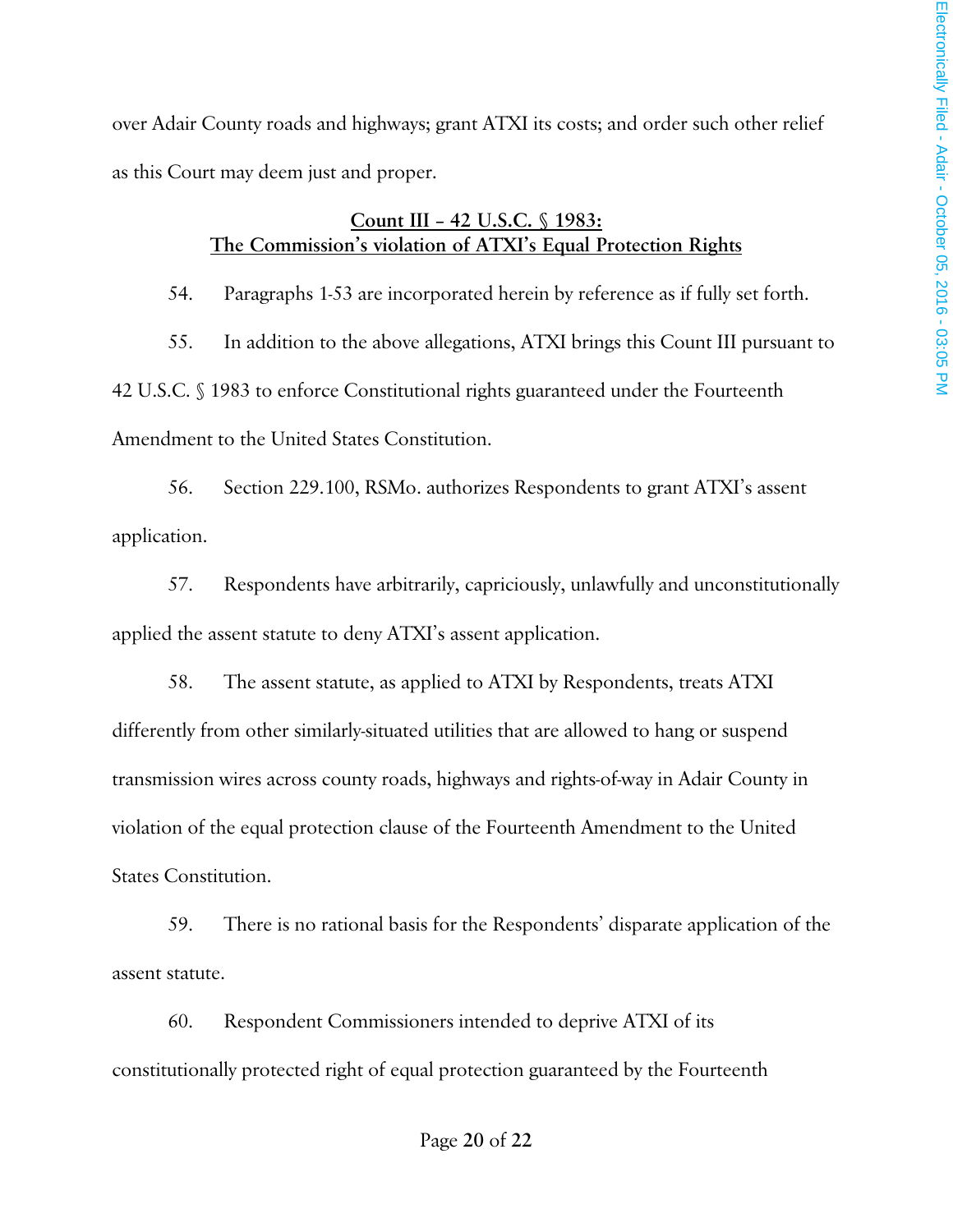Amendment to the United States Constitution by applying the assent statute to ATXI's assent application in a manner different than other similar assent applications, and their decision was officially adopted by the Respondent Commission.

61. The assent statute, as applied to ATXI by Respondents, prohibits ATXI from continuing with construction of Mark Twain in Adair County.

62. Respondents' disparate application of the assent statute to deny ATXI's assent application was done under color of law and violates clearly established principles of constitutional law.

63. As a direct and proximate result of Respondents' actions, ATXI has been deprived of its constitutionally protected Fourteenth Amendment rights and has been damaged, including amounts for attorneys' fees and costs.

64. WHEREFORE, ATXI respectfully requests that this Court find that the denial of ATXI's assent application to be unconstitutional, order the Commission to reverse its decision to deny ATXI's assent application; order Respondents to immediately grant ATXI an assent for Mark Twain thereby allowing ATXI to hang or suspend and maintain transmission wires and other related facilities over Adair County roads and highways; grant ATXI its damages in a fair and just amount, including its attorney's fees and costs; and order such other relief as this Court may deem just and proper.